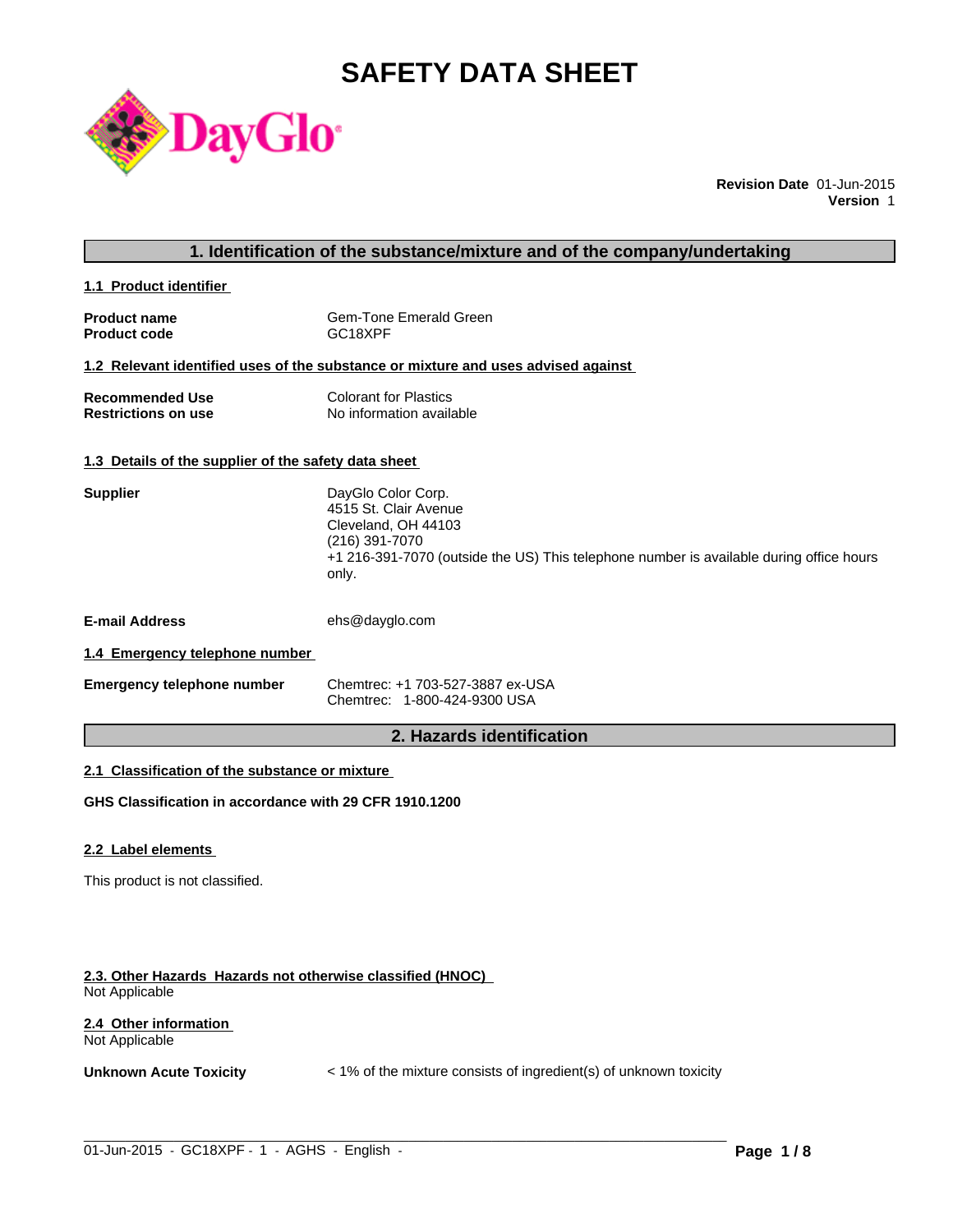## **3. Composition/Information on Ingredients**

 $\overline{\phantom{a}}$  ,  $\overline{\phantom{a}}$  ,  $\overline{\phantom{a}}$  ,  $\overline{\phantom{a}}$  ,  $\overline{\phantom{a}}$  ,  $\overline{\phantom{a}}$  ,  $\overline{\phantom{a}}$  ,  $\overline{\phantom{a}}$  ,  $\overline{\phantom{a}}$  ,  $\overline{\phantom{a}}$  ,  $\overline{\phantom{a}}$  ,  $\overline{\phantom{a}}$  ,  $\overline{\phantom{a}}$  ,  $\overline{\phantom{a}}$  ,  $\overline{\phantom{a}}$  ,  $\overline{\phantom{a}}$ 

#### **Substance**

This material is not considered hazardous by the OSHA Hazard Communication Standard (29 CFR 1910.1200).

| <b>Chemical Name</b>                                                                                                                      |                                                                                                                                                                                                                         | <b>CAS-No</b>                                                                                                     | Weight % |
|-------------------------------------------------------------------------------------------------------------------------------------------|-------------------------------------------------------------------------------------------------------------------------------------------------------------------------------------------------------------------------|-------------------------------------------------------------------------------------------------------------------|----------|
| C.I. Pigment Blue 15                                                                                                                      |                                                                                                                                                                                                                         | 147-14-8<br>$1 - 5$<br>* The exact percentage (concentration) of composition has been withheld as a trade secret. |          |
|                                                                                                                                           |                                                                                                                                                                                                                         |                                                                                                                   |          |
|                                                                                                                                           |                                                                                                                                                                                                                         | 4. First aid measures                                                                                             |          |
| 4.1 Description of first-aid measures                                                                                                     |                                                                                                                                                                                                                         |                                                                                                                   |          |
| <b>General advice</b>                                                                                                                     | No information available.                                                                                                                                                                                               |                                                                                                                   |          |
| Eye contact                                                                                                                               | Immediately flush with plenty of water. After initial flushing, remove any contact lenses and<br>continue flushing for at least 15 minutes. Keep eye wide open while rinsing. If symptoms<br>persist, call a physician. |                                                                                                                   |          |
| <b>Skin contact</b>                                                                                                                       |                                                                                                                                                                                                                         | Immediate medical attention is not required. Wash off with soap and water.                                        |          |
| <b>Inhalation</b>                                                                                                                         |                                                                                                                                                                                                                         | Immediate medical attention is not required. Move to fresh air.                                                   |          |
| Ingestion                                                                                                                                 |                                                                                                                                                                                                                         | Do NOT induce vomiting. Drink plenty of water. Consult a physician.                                               |          |
| 4.2 Most important symptoms and effects, both acute and delayed                                                                           |                                                                                                                                                                                                                         |                                                                                                                   |          |
| <b>Symptoms</b>                                                                                                                           |                                                                                                                                                                                                                         | See Section 2.2, Label Elements and/or Section 11, Toxicological effects.                                         |          |
| 4.3 Recommendations for immediate medical care and/or special treatment                                                                   |                                                                                                                                                                                                                         |                                                                                                                   |          |
| Notes to physician                                                                                                                        | Treat symptomatically.                                                                                                                                                                                                  |                                                                                                                   |          |
|                                                                                                                                           |                                                                                                                                                                                                                         | 5. Fire-Fighting Measures                                                                                         |          |
| 5.1 Extinguishing media                                                                                                                   |                                                                                                                                                                                                                         |                                                                                                                   |          |
| Suitable extinguishing media<br>Use extinguishing measures that are appropriate to local circumstances and the surrounding environment.   |                                                                                                                                                                                                                         |                                                                                                                   |          |
| <b>Unsuitable Extinguishing Media</b>                                                                                                     | None.                                                                                                                                                                                                                   |                                                                                                                   |          |
| 5.2 Specific hazards arising from the substance or mixture                                                                                |                                                                                                                                                                                                                         |                                                                                                                   |          |
| <b>Special Hazard</b><br>None known based on information supplied                                                                         |                                                                                                                                                                                                                         |                                                                                                                   |          |
| <b>Hazardous Combustion Products</b>                                                                                                      | Carbon oxides. Nitrogen oxides (NOx).                                                                                                                                                                                   |                                                                                                                   |          |
| <b>Explosion Data</b><br>Sensitivity to Mechanical Impact None.<br><b>Sensitivity to Static Discharge</b>                                 | None.                                                                                                                                                                                                                   |                                                                                                                   |          |
| 5.3 Advice for firefighters                                                                                                               |                                                                                                                                                                                                                         |                                                                                                                   |          |
| As in any fire, wear self-contained breathing apparatus pressure-demand, MSHA/NIOSH (approved or equivalent) and full<br>protective gear. |                                                                                                                                                                                                                         |                                                                                                                   |          |

## **6. Accidental Release Measures**

 $\_$  ,  $\_$  ,  $\_$  ,  $\_$  ,  $\_$  ,  $\_$  ,  $\_$  ,  $\_$  ,  $\_$  ,  $\_$  ,  $\_$  ,  $\_$  ,  $\_$  ,  $\_$  ,  $\_$  ,  $\_$  ,  $\_$  ,  $\_$  ,  $\_$  ,  $\_$  ,  $\_$  ,  $\_$  ,  $\_$  ,  $\_$  ,  $\_$  ,  $\_$  ,  $\_$  ,  $\_$  ,  $\_$  ,  $\_$  ,  $\_$  ,  $\_$  ,  $\_$  ,  $\_$  ,  $\_$  ,  $\_$  ,  $\_$  ,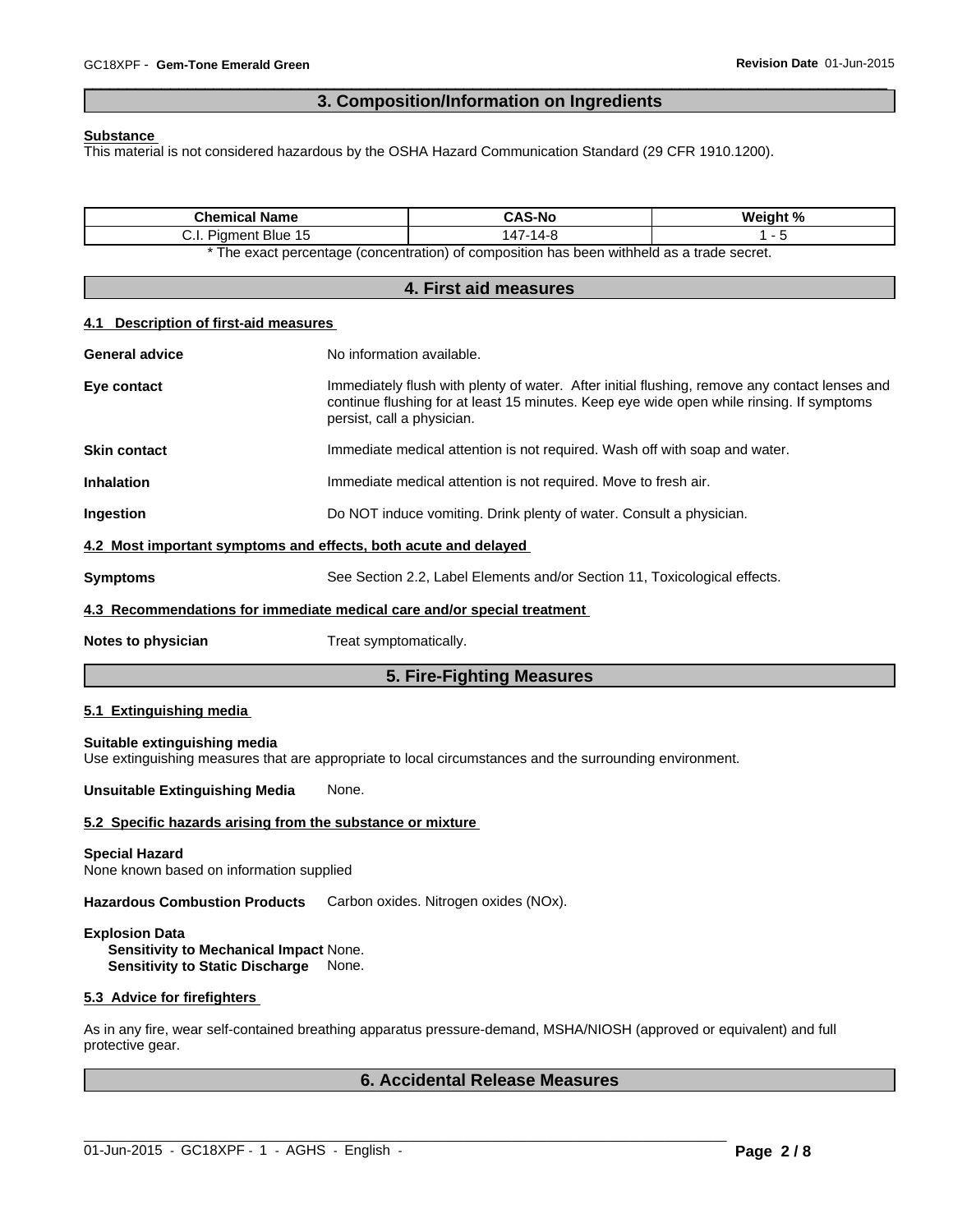#### **6.1 Personal precautions, protective equipment and emergency procedures**

Ensure adequate ventilation, especially in confined areas. Use personal protective equipment.

#### **6.2 Environmental precautions**

Prevent product from entering drains. See Section 12 for additional Ecological information.

#### **6.3 Methods and materials for containment and cleaning up**

| <b>Methods for Containment</b> | Cover with plastic sheet to prevent spreading.                                                                                   |
|--------------------------------|----------------------------------------------------------------------------------------------------------------------------------|
| Methods for cleaning up        | Use personal protective equipment. Prevent product from entering drains. Keep in suitable<br>and closed containers for disposal. |

 $\overline{\phantom{a}}$  ,  $\overline{\phantom{a}}$  ,  $\overline{\phantom{a}}$  ,  $\overline{\phantom{a}}$  ,  $\overline{\phantom{a}}$  ,  $\overline{\phantom{a}}$  ,  $\overline{\phantom{a}}$  ,  $\overline{\phantom{a}}$  ,  $\overline{\phantom{a}}$  ,  $\overline{\phantom{a}}$  ,  $\overline{\phantom{a}}$  ,  $\overline{\phantom{a}}$  ,  $\overline{\phantom{a}}$  ,  $\overline{\phantom{a}}$  ,  $\overline{\phantom{a}}$  ,  $\overline{\phantom{a}}$ 

## **7. Handling and storage**

## **7.1 Precautions for safe handling**

| Advice on safe handling                                          | Wear personal protective equipment.                                    |  |
|------------------------------------------------------------------|------------------------------------------------------------------------|--|
| <b>Hygiene measures</b>                                          | Handle in accordance with good industrial hygiene and safety practice. |  |
| 7.2 Conditions for safe storage, including any incompatibilities |                                                                        |  |
| <b>Storage Conditions</b>                                        | Keep tightly closed in a dry and cool place.                           |  |
| <b>Materials to Avoid</b>                                        | No materials to be especially mentioned.                               |  |

## **8. Exposure controls/personal protection**

#### **8.1 Occupational Exposure Limits (OEL)**

| <b>Chemical Name</b>  | <b>ACGIH TLV</b>      | <b>OSHA PEL</b> | <b>British Columbia</b> | Alberta | Quebec | <b>Ontario TWAEV</b> |
|-----------------------|-----------------------|-----------------|-------------------------|---------|--------|----------------------|
| LC.I. Piament Blue 15 | 1 ma/mª Cu∣<br>TWA: L |                 |                         |         |        |                      |
| 147-14-8              | dust and mist         |                 |                         |         |        |                      |

#### **8.2 Appropriate engineering controls**

| <b>Engineering Measures</b> | Showers              |
|-----------------------------|----------------------|
|                             | Eyewash stations     |
|                             | Ventilation systems. |

#### **8.3 Individual protection measures, such as personal protective equipment**

| <b>Eye/Face Protection</b>    | Safety glasses with side-shields.                                                                                                                                                                                                                                                                                                                                                         |
|-------------------------------|-------------------------------------------------------------------------------------------------------------------------------------------------------------------------------------------------------------------------------------------------------------------------------------------------------------------------------------------------------------------------------------------|
| Skin and body protection      | Wear chemical resistant footwear and clothing such as gloves, an apron or a whole body<br>suit as appropriate.                                                                                                                                                                                                                                                                            |
| <b>Respiratory protection</b> | If irritation is experienced, NIOSH/MSHA approved respiratory protection should be worn.<br>Positive-pressure supplied air respirators may be required for high airborne contaminant<br>concentrations. Respiratory protection must be provided in accordance with current local<br>regulations. NIOSH/MSHA approved respiratory protection should be worn if exposure is<br>anticipated. |
| <b>Hygiene measures</b>       | See section 7 for more information                                                                                                                                                                                                                                                                                                                                                        |

 $\_$  ,  $\_$  ,  $\_$  ,  $\_$  ,  $\_$  ,  $\_$  ,  $\_$  ,  $\_$  ,  $\_$  ,  $\_$  ,  $\_$  ,  $\_$  ,  $\_$  ,  $\_$  ,  $\_$  ,  $\_$  ,  $\_$  ,  $\_$  ,  $\_$  ,  $\_$  ,  $\_$  ,  $\_$  ,  $\_$  ,  $\_$  ,  $\_$  ,  $\_$  ,  $\_$  ,  $\_$  ,  $\_$  ,  $\_$  ,  $\_$  ,  $\_$  ,  $\_$  ,  $\_$  ,  $\_$  ,  $\_$  ,  $\_$  ,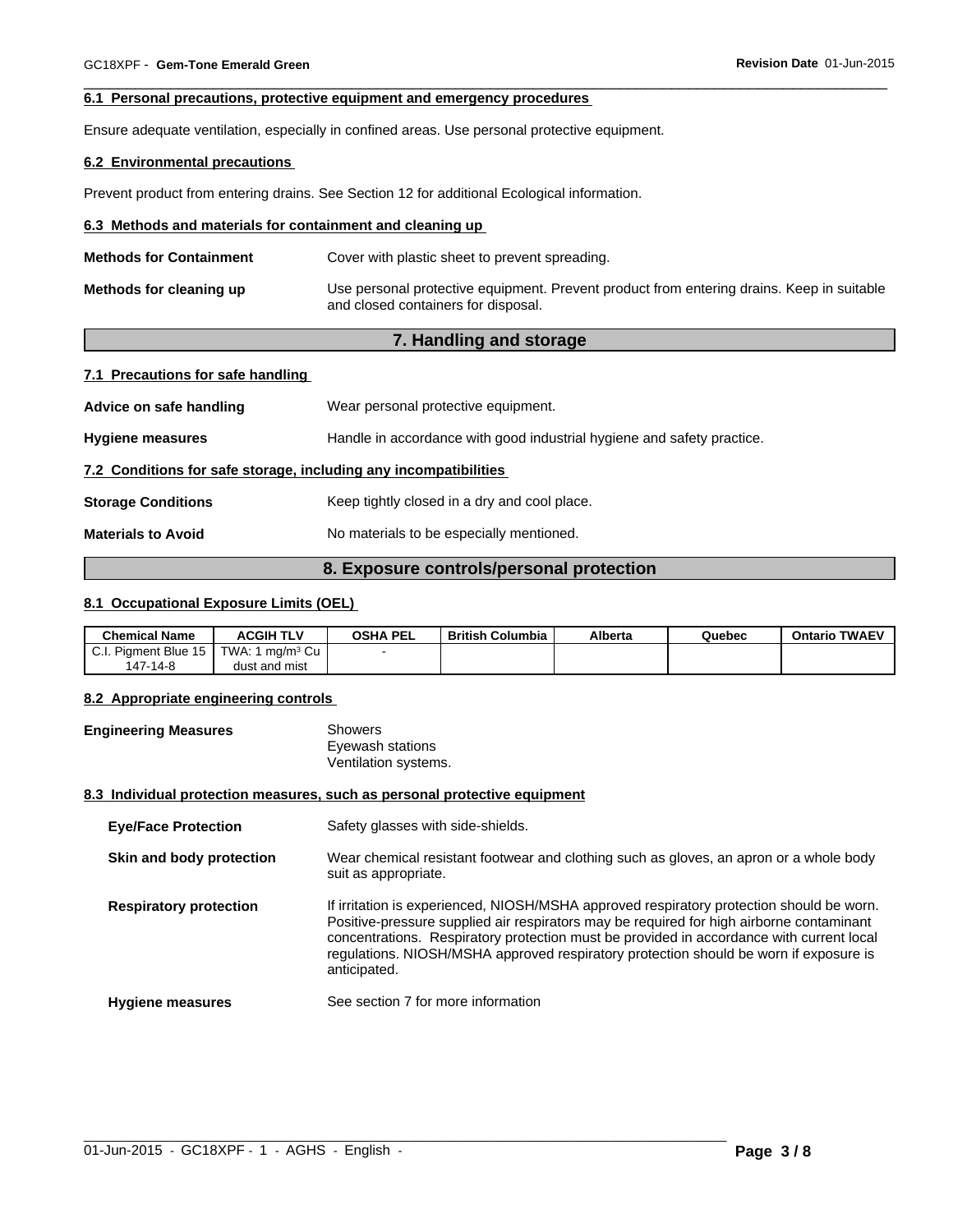## **9. Physical and chemical properties**

 $\overline{\phantom{a}}$  ,  $\overline{\phantom{a}}$  ,  $\overline{\phantom{a}}$  ,  $\overline{\phantom{a}}$  ,  $\overline{\phantom{a}}$  ,  $\overline{\phantom{a}}$  ,  $\overline{\phantom{a}}$  ,  $\overline{\phantom{a}}$  ,  $\overline{\phantom{a}}$  ,  $\overline{\phantom{a}}$  ,  $\overline{\phantom{a}}$  ,  $\overline{\phantom{a}}$  ,  $\overline{\phantom{a}}$  ,  $\overline{\phantom{a}}$  ,  $\overline{\phantom{a}}$  ,  $\overline{\phantom{a}}$ 

#### **9.1 Information on basic physical and chemical properties**

| <b>Physical state</b>             | Solid                    |                          |
|-----------------------------------|--------------------------|--------------------------|
| Appearance                        | Pellets                  |                          |
| Color                             | Green                    |                          |
| Odor                              | Mild                     |                          |
| <b>Odor Threshold</b>             | No information available |                          |
| <b>Property</b>                   | <b>Values</b>            | Remarks • Methods        |
| рH                                |                          | No information available |
| <b>Melting/freezing point</b>     |                          | No information available |
| Boiling point/boiling range       |                          | No information available |
| <b>Flash Point</b>                |                          | No information available |
| <b>Evaporation rate</b>           |                          | No information available |
| Flammability (solid, gas)         |                          | No information available |
| <b>Flammability Limits in Air</b> |                          |                          |
| upper flammability limit          |                          | No information available |
| lower flammability limit          |                          | No information available |
| Vapor pressure                    |                          | No information available |
| <b>Vapor density</b>              |                          | No information available |
| <b>Specific Gravity</b>           | 1.2                      |                          |
| <b>Water solubility</b>           | Insoluble in water       |                          |
| Solubility in other solvents      |                          | No information available |
| <b>Partition coefficient</b>      |                          | No information available |
| <b>Autoignition temperature</b>   |                          | No information available |
| <b>Decomposition temperature</b>  |                          | No information available |
| <b>Viscosity, kinematic</b>       |                          | No information available |
| Viscosity, dynamic                |                          | No information available |
| <b>Explosive properties</b>       |                          | No information available |
| <b>Oxidizing Properties</b>       |                          | No information available |

#### **9.2 Other information Volatile organic compounds (VOC)** None **content**

## **10. Stability and Reactivity**

 $\_$  ,  $\_$  ,  $\_$  ,  $\_$  ,  $\_$  ,  $\_$  ,  $\_$  ,  $\_$  ,  $\_$  ,  $\_$  ,  $\_$  ,  $\_$  ,  $\_$  ,  $\_$  ,  $\_$  ,  $\_$  ,  $\_$  ,  $\_$  ,  $\_$  ,  $\_$  ,  $\_$  ,  $\_$  ,  $\_$  ,  $\_$  ,  $\_$  ,  $\_$  ,  $\_$  ,  $\_$  ,  $\_$  ,  $\_$  ,  $\_$  ,  $\_$  ,  $\_$  ,  $\_$  ,  $\_$  ,  $\_$  ,  $\_$  ,

#### **10.1 Reactivity**

No dangerous reaction known under conditions of normal use

#### **10.2 Chemical stability**

Stable

#### **10.3 Possibility of hazardous reactions**

None under normal processing.

#### **10.4 Conditions to Avoid**

Dust formation. Take precautionary measures against static discharges.

#### **10.5 Incompatible Materials**

None known based on information supplied.

#### **10.6 Hazardous Decomposition Products**

None known based on information supplied.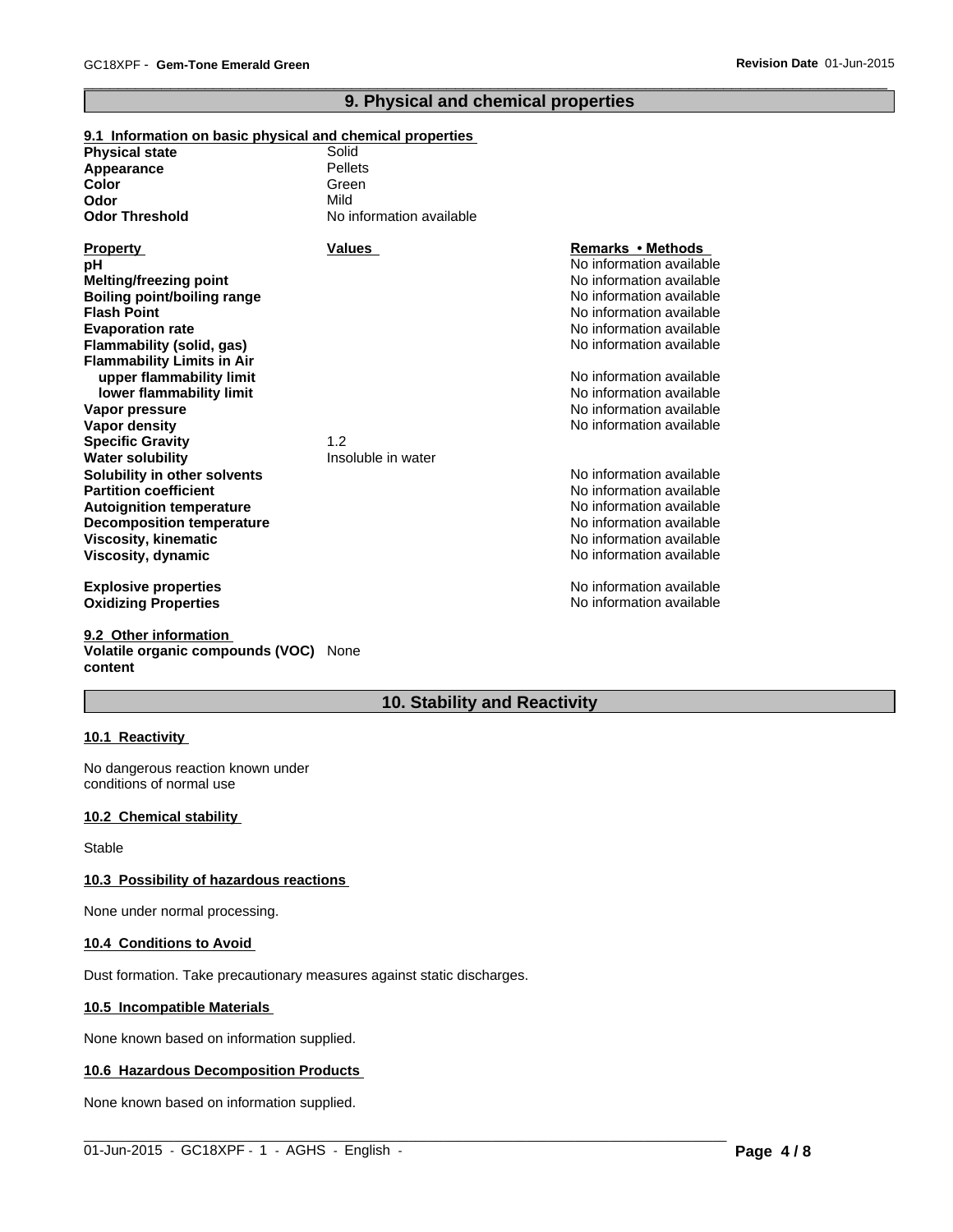## **11. Toxicological information**

 $\_$  ,  $\_$  ,  $\_$  ,  $\_$  ,  $\_$  ,  $\_$  ,  $\_$  ,  $\_$  ,  $\_$  ,  $\_$  ,  $\_$  ,  $\_$  ,  $\_$  ,  $\_$  ,  $\_$  ,  $\_$  ,  $\_$  ,  $\_$  ,  $\_$  ,  $\_$  ,  $\_$  ,  $\_$  ,  $\_$  ,  $\_$  ,  $\_$  ,  $\_$  ,  $\_$  ,  $\_$  ,  $\_$  ,  $\_$  ,  $\_$  ,  $\_$  ,  $\_$  ,  $\_$  ,  $\_$  ,  $\_$  ,  $\_$  ,

 $\overline{\phantom{a}}$  ,  $\overline{\phantom{a}}$  ,  $\overline{\phantom{a}}$  ,  $\overline{\phantom{a}}$  ,  $\overline{\phantom{a}}$  ,  $\overline{\phantom{a}}$  ,  $\overline{\phantom{a}}$  ,  $\overline{\phantom{a}}$  ,  $\overline{\phantom{a}}$  ,  $\overline{\phantom{a}}$  ,  $\overline{\phantom{a}}$  ,  $\overline{\phantom{a}}$  ,  $\overline{\phantom{a}}$  ,  $\overline{\phantom{a}}$  ,  $\overline{\phantom{a}}$  ,  $\overline{\phantom{a}}$ 

#### **11.1 Acute toxicity**

#### **Numerical measures of toxicity: Product Information**

**Unknown Acute Toxicity** < 1% of the mixture consists of ingredient(s) of unknown toxicity

**Numerical measures of toxicity: Component Information**

**11.2 Information on toxicological effects** 

#### **Skin corrosion/irritation**

Product Information • Not a dermal irritant Component Information • No information available

#### **Eye damage/irritation**

Product Information • May cause eye irritation. Component Information • No information available

#### **Respiratory or skin sensitization**

Product Information • No information available Component Information • No information available

#### **Germ Cell Mutagenicity**

Product Information • No information available Component Information • No information available

#### **Carcinogenicity**

Product Information • Contains no ingredient listed as a carcinogen Component Information •

#### **Reproductive toxicity**

Product Information • No information available Component Information  $\overline{\cdot}$  No information available

#### **STOT - single exposure** No information available

#### **STOT - repeated exposure**

• No known effect

#### **Other adverse effects**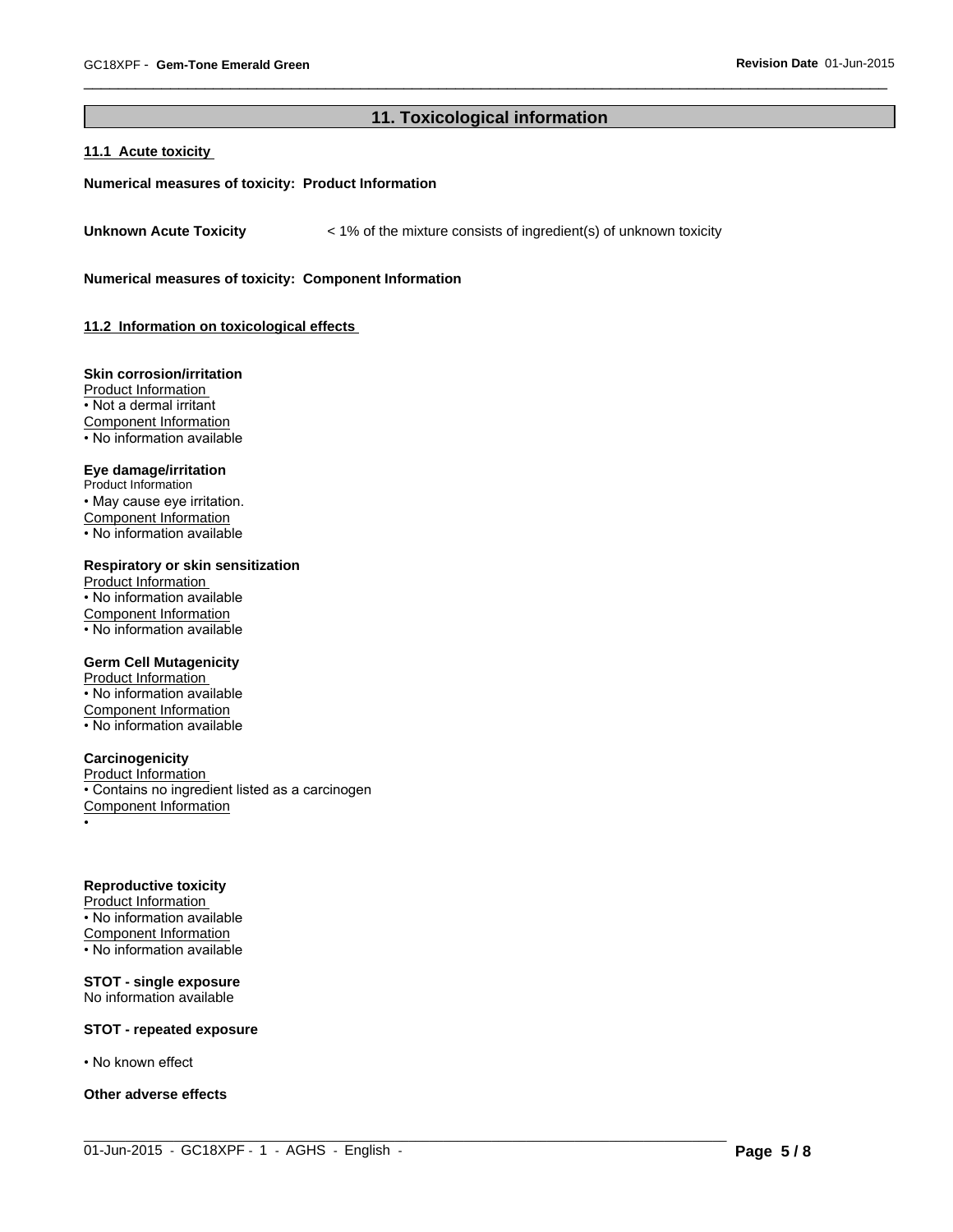Target Organs • No information available Product Information • No information available Component Information • No information available

#### **Aspiration hazard**

Product Information • No information available Component Information

• No information available

## **12. Ecological information**

 $\overline{\phantom{a}}$  ,  $\overline{\phantom{a}}$  ,  $\overline{\phantom{a}}$  ,  $\overline{\phantom{a}}$  ,  $\overline{\phantom{a}}$  ,  $\overline{\phantom{a}}$  ,  $\overline{\phantom{a}}$  ,  $\overline{\phantom{a}}$  ,  $\overline{\phantom{a}}$  ,  $\overline{\phantom{a}}$  ,  $\overline{\phantom{a}}$  ,  $\overline{\phantom{a}}$  ,  $\overline{\phantom{a}}$  ,  $\overline{\phantom{a}}$  ,  $\overline{\phantom{a}}$  ,  $\overline{\phantom{a}}$ 

#### **12.1 Toxicity**

**Ecotoxicity No information available** 

2.25563 % of the mixture consists of components(s) of unknown hazards to the aquatic environment

#### **Ecotoxicity effects**

#### **12.2 Persistence and degradability**

No information available.

#### **12.3 Bioaccumulative potential**

Discharge into the environment must be avoided

| <b>Chemical Name</b>    | loa<br>Pow |
|-------------------------|------------|
| Pigment Blue 15<br>◡.୲. | . .<br>6.6 |
| $47-14-8$<br>$\sim$     |            |

#### **12.4 Mobility in soil**

No information available.

#### **12.5 Other adverse effects**

No information available

### **13. Disposal Considerations**

#### **13.1 Waste Disposal Guidance**

Dispose of in accordance with federal, state, and local regulations.

### **14. Transport Information**

| <b>DOT</b>  | Not regulated |
|-------------|---------------|
| <b>MEX</b>  | Not regulated |
| <b>IMDG</b> | Not regulated |
| <b>IATA</b> | Not regulated |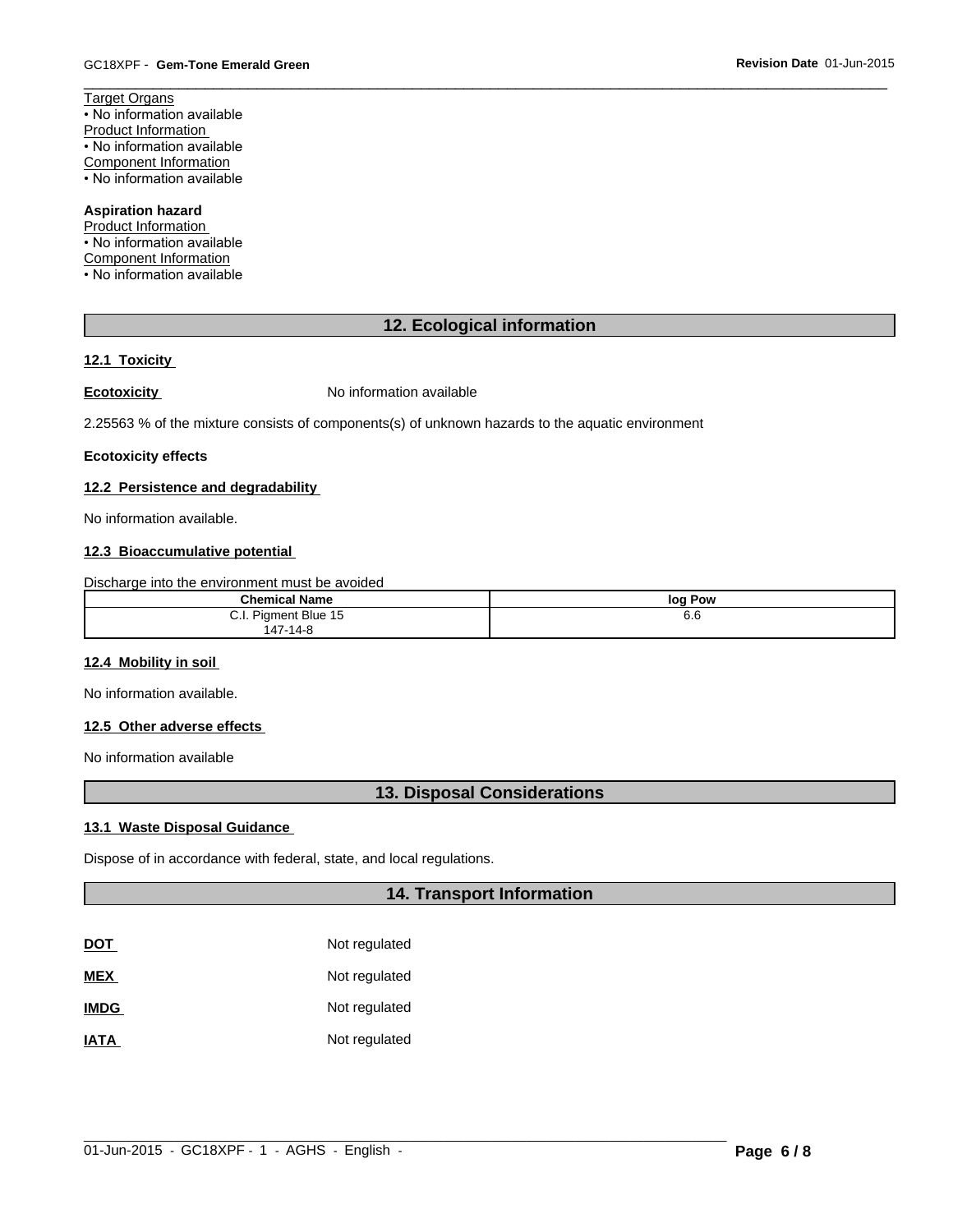## **15. Regulatory information**

 $\overline{\phantom{a}}$  ,  $\overline{\phantom{a}}$  ,  $\overline{\phantom{a}}$  ,  $\overline{\phantom{a}}$  ,  $\overline{\phantom{a}}$  ,  $\overline{\phantom{a}}$  ,  $\overline{\phantom{a}}$  ,  $\overline{\phantom{a}}$  ,  $\overline{\phantom{a}}$  ,  $\overline{\phantom{a}}$  ,  $\overline{\phantom{a}}$  ,  $\overline{\phantom{a}}$  ,  $\overline{\phantom{a}}$  ,  $\overline{\phantom{a}}$  ,  $\overline{\phantom{a}}$  ,  $\overline{\phantom{a}}$ 

#### **15.1 International Inventories**

| <b>TSCA</b>          | Complies |
|----------------------|----------|
| <b>DSL</b>           | -        |
| <b>EINECS/ELINCS</b> | -        |
| <b>ENCS</b>          | -        |
| <b>IECSC</b>         | -        |
| <b>KECL</b>          | -        |
| <b>PICCS</b>         | -        |
| <b>AICS</b>          | -        |
| <b>NZIOC</b>         | -        |

**TSCA** - United States Toxic Substances Control Act Section 8(b) Inventory

**DSL** - Canadian Domestic Substances List

**EINECS/ELINCS** - European Inventory of Existing Commercial Chemical Substances/EU List of Notified Chemical Substances

**PICCS** - Philippines Inventory of Chemicals and Chemical Substances

**ENCS** - Japan Existing and New Chemical Substances

**IECSC** - China Inventory of Existing Chemical Substances

**KECL** - Korean Existing and Evaluated Chemical Substances

**PICCS** - Philippines Inventory of Chemicals and Chemical Substances

**AICS** - Australian Inventory of Chemical Substances

**NZIoC** - New Zealand Inventory of Chemicals

#### **15.2 U.S. Federal Regulations**

#### **SARA 313**

Section 313 of Title III of the Superfund Amendments and Reauthorization Act of 1986 (SARA). This product does not contain any chemicals which are subject to the reporting requirements of the Act and Title 40 of the Code of Federal Regulations, Part 372.

#### **15.3 Pesticide Information**

Not applicable

#### **15.4 U.S. State Regulations**

| 16. Other information |                        |                       |                          |                                           |
|-----------------------|------------------------|-----------------------|--------------------------|-------------------------------------------|
| <b>NFPA</b>           | <b>Health Hazard -</b> | <b>Flammability -</b> | Instability -            | <b>Physical and chemical</b><br>hazards - |
| <b>HMIS</b>           | <b>Health Hazard 1</b> | <b>Flammability 1</b> | <b>Physical Hazard 0</b> | Personal protection X                     |

**Legend:** 

*ACGIH (American Conference of Governmental Industrial Hygienists) Ceiling* (C) *DOT (Department of Transportation) EPA (Environmental Protection Agency) IARC (International Agency for Research on Cancer) International Air Transport Association (IATA) International Maritime Dangerous Goods (IMDG) NIOSH (National Institute for Occupational Safety and Health) NTP (National Toxicology Program) OSHA (Occupational Safety and Health Administration of the US Department of Labor) PEL (Permissible Exposure Limit) Reportable Quantity (RQ) Skin designation* (S\*) *STEL (Short Term Exposure Limit) TLV® (Threshold Limit Value) TWA (time-weighted average)*

**Prepared By** DayGlo Color Corp.